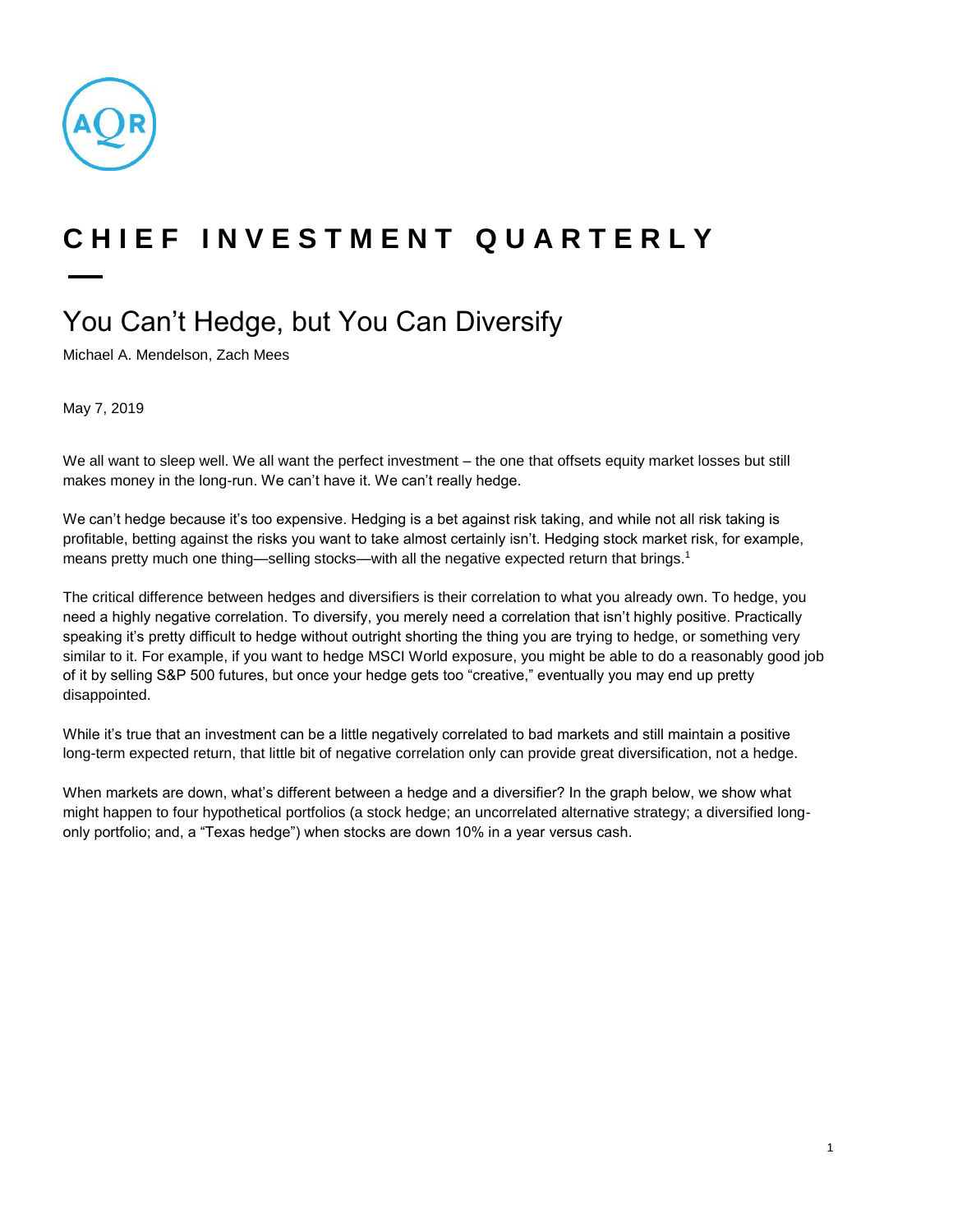Hypothetical Expected Outcomes When Stocks Are Down by 10% Versus Cash



Sources: AQR. Long-term return, volatility and correlation expectations stock market, stock hedge, uncorrelated alternative, diversified long portfolio and Texas hedge strategies are based on assumptions provided in the disclaimers. The expected return given portfolio loss and probability range for the given portfolio loss are determined using the properties of jointly normal distributed random variables. Where the conditional expected return is based on the strategies expected long-term return plus the contribution from its relationship to the stock market. The probability range is the conditional distribution such that 80% of outcomes fall within these bands and are normally distributed around the conditional expected return, as illustrated by the shading. For illustrative purposes only and not representative of any strategy that AQR currently manages. The information generated regarding the likelihood of various investment outcomes is hypothetical in nature, do not reflect actual investment results, and are not guarantees of future results. No representation is being made that any asset manager, fund, or account will or is likely to achieve profits or losses similar to those shown herein. In fact, there are frequently sharp differences between hypothetical results and the actual results subsequently realized by any particular model. There is no guarantee, express or implied, that long-term return and/or volatility targets will be achieved. Realized returns and/or volatility may come in higher or lower than expected. Hypothetical data has inherent limitations, some of which are disclosed in the disclaimers.

The first column is the "stock hedge," which is assumed to have a -0.99 correlation to the underlying portfolio and typical stock market volatility (about 15% <sup>2</sup>). Note the expected excess return for this hedge is negative (the -5% diamond), as we should expect if we are short something that makes money in the long-term. Now, given the -10% excess return on stocks, what is the range of outcomes for the hedged position? With a correlation of -0.99, we expect an excess return of about +10%, with some small variation. We show the middle 80% of the range of that variation (+8% to +12%) with the blue-boxes.<sup>3</sup> So even with a highly negative correlation, there is still a range around the return of the hedge, even though the return is still highly likely to be positive. This behaves like we expect a hedge to behave; it's very likely to do well when the thing we are hedging does badly. But recall one important fact – the long-term expected return of this asset is negative.

The next bar represents an uncorrelated alternative investment with the same risk-adjusted excess return as the stock market but with slightly lower risk (about 10%). Knowing how the stock market performs tells us nothing about the return of the uncorrelated alternative.<sup>4</sup> That's a pretty good thing; we still expect the alternative investment will make money on average, and it might even do well in this particular period. But notice the middle 80% of the expected outcomes is still large (-9% to +16%) and includes the possibility of negative returns that are similar in size to the poorly performing stock market. While this is still a great thing to hold (it helps us create a portfolio that may improve the odds of meeting our objectives), it isn't a hedge. It might well go up, but it's not going to go up because stocks went down.

Next, we examine another realistic investment, a diversifier that is positively correlated to the stock market, possibly because it includes some of the same assets (see Diversified Long Portfolio in the figure). A good example could be a risk parity portfolio. Here, with the stock market down 10%, this portfolio (which we are assuming to have a +0.65 correlation to stocks) is expected to have a small loss. The diversified portfolio might make money, or it might even do worse than the stock market, but it still provides an important long-term benefit. It's better than just owning more stocks in this hypothetical bad year since it's still likely to outperform (even though outperforming might mean losing money) and on average it makes money. Nevertheless, it is most definitely not a hedge.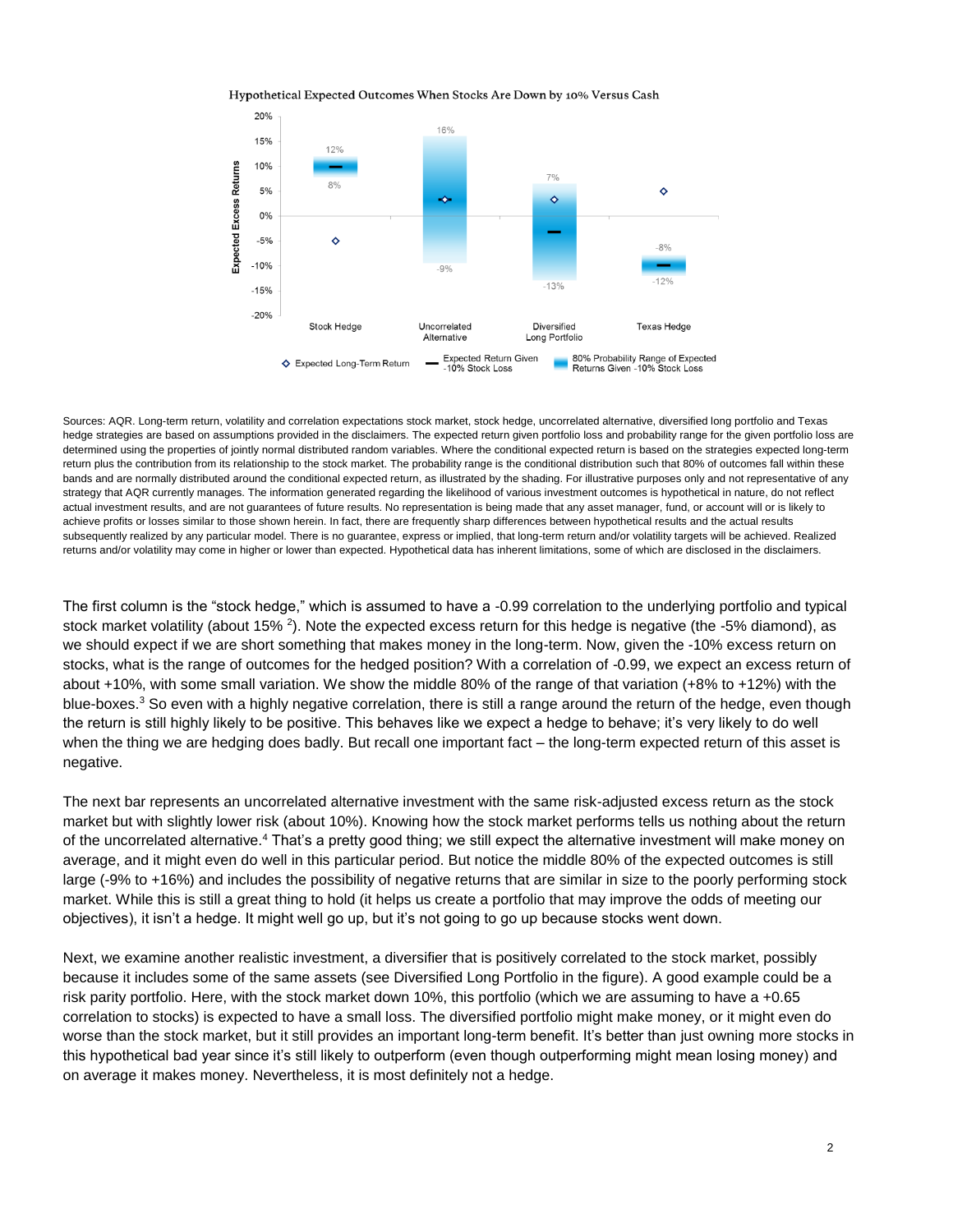Finally, we come to the Texas hedge (the last bar in the figure). We sometimes call it "private equity", but to be fair, it also describes the subset of hedge funds that have a lot of net market exposure.<sup>5</sup> It's called the Texas hedge because it's akin to a rancher buying cattle futures to "hedge" the herd; it is highly positively correlated to the underlying portfolio. If you want to hedge your risk by doubling up on it, then the Texas hedge is for you. No doubt it can provide some excitement and add to returns (if everything works out well), but it's obviously not a hedge and isn't even a diversifier.

Through these examples, we've tried to show that for the long-term, we can usefully diversify, but when the market is down, "diversifiers" won't always help. If we want that guarantee, we have to hedge and pay for it with lower return expectations. Few investors can afford that; they can't really hedge.

[1] Hedging unwanted risks is a different matter and is often useful in investment strategies that seek certain risks and want to avoid others.

[ 2 ] Source: AQR. The average annualized volatility for developed market stocks for the last 40 years.

[3] Note that had the correlation of the hedge been -1, then we know exactly what it would have done – it would be up 10% with no variation around that.

[ 5 ] See "Do Hedge Funds Hedge?" Cliff Asness, Robert Krail, John M. Liew, September 1, 2001.

<sup>[4]</sup> Quick aside: There are lots of diversifiers that are uncorrelated on average, but don't stay uncorrelated in periods of stock market stress. Strategies that get more correlated as markets fall, like short-volatility, would be expected to underperform their long-term return target, while other strategies can become less correlated, like trend following, and would be expected to outperform. For the purposes of this stylized example we assume our diversifier's correlation remains fixed, but it is important to be cognizant that correlations aren't always static.